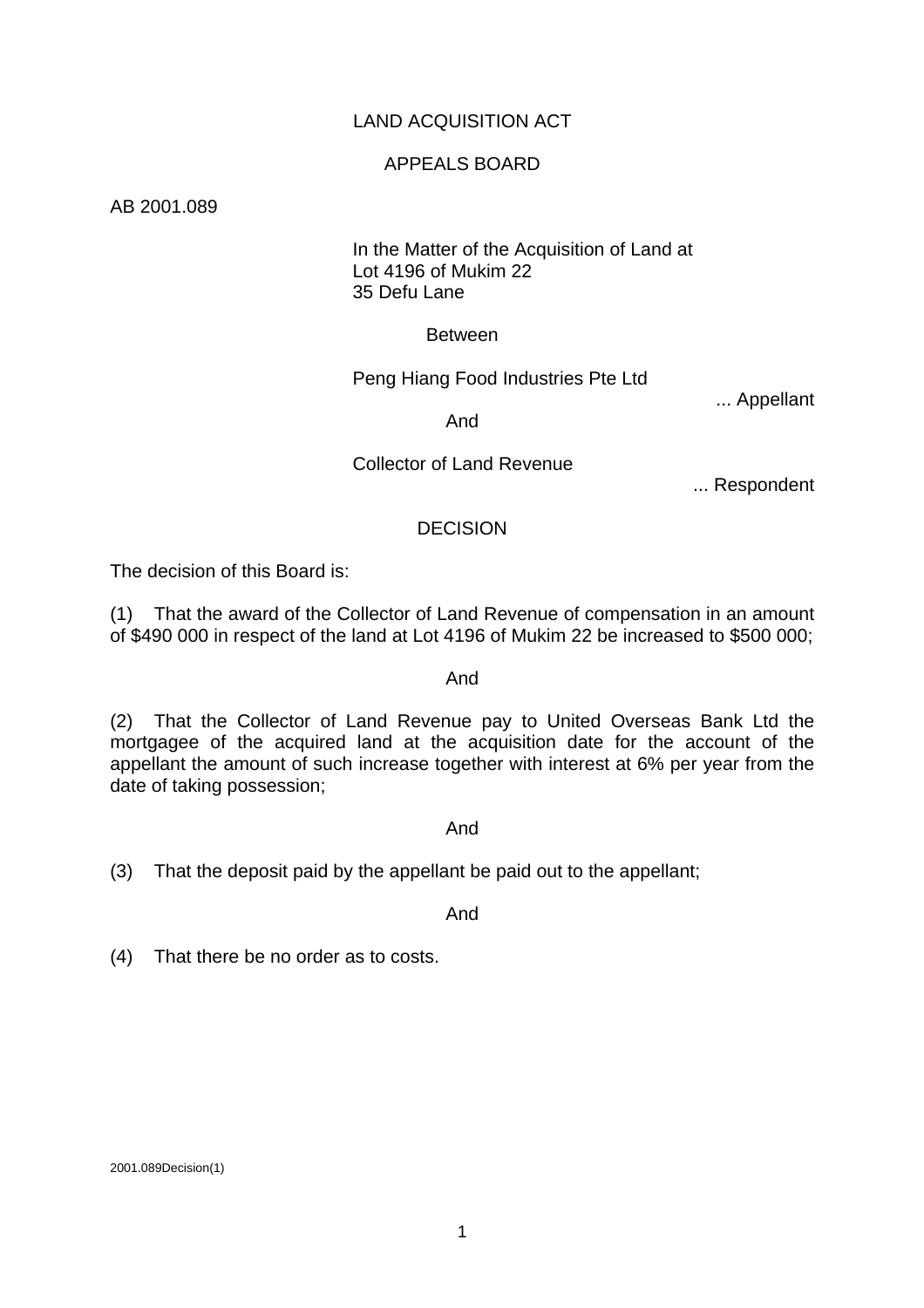# BRIEF STATEMENT OF REASONS

The reasons for the Decision/Order are:

# *Appeal*

(1) On 28 April 2001 ("acquisition date") a notification was published in the *Gazette* under s 5 of the Land Acquisition Act ("s 5 declaration") declaring that the land ("acquired land") at Lot 4196 of Mukim 22 together with the building unit at 35 Defu Lane 3 ("35DL3") was needed for a public purpose namely Proposed Kallang-Paya Lebar Expressway. The appellant was then the proprietor of the acquired land as lessee for a term of 30 years from 1 August 1981 and is a person interested.

(2) For the purpose of the inquiry held under s 10 the appellant submitted a claim of \$2 000 000 for compensation. The respondent ("Collector") found that the "value of the appellant's interests" in the acquired land as at 28 April 2001 was \$490 000 and on 10 December 2001 he made an award of compensation in that amount.

(3) The appellant appeals against the award. In its petition of appeal it says that the "fair market value" of the acquired land as at the acquisition date was \$750 000 and that it claims compensation in that amount. At the hearing Mr Tay of counsel for the appellant said that "fair market value" was a reference to "market value". A claim for a further \$117 000 was not proceeded.

# *Acquired Land*

(4) Lot 4196 is a rectangular plot at Defu Lane 3 on the East side of Defu Industrial Park ("DIP"). DIP is about 10km from the city centre at Collyer Quay. Vehicular access to it is by way of Hougang Avenue 3 and Tampines Road. It is close to Hougang New Town and has convenient access to community services and facilities. Lot 4196 has a road frontage of about 33.5m and a site area of 1 552.3sm. On site as at the acquisition date was 35DL3 which was an HDB standard built semidetached single storey with mezzanine floor factory building.

(5) It was not disputed that the site was zoned Light Industry and that the maximum permissible gross plot ratio ("MPGPR") was 2.5. It was agreed that the aggregate gross floor area ("GFA") of 35DL3 was 497sm of which 22 sm was an open sided bottle cleaning area covered by a roof extension. As at the acquisition date the site was developed to a gross plot ratio ("GPR") of only about 0.32 even taking into account the bottle cleaning area.

(6) The appellant was a lessee of HDB in respect of the acquired land and held it under a lease granted by HDB which in turn held it under a lease for 99 years from 1 August 1981 granted by the state but the Collector's award makes no mention at all of HDB or its interest. In these circumstances Mr Chia of counsel for the Collector agreed that for the purpose of this appeal and in the determination of the market value of the acquired land the appellant was to be regarded as a lessee of the state.

*Compensation*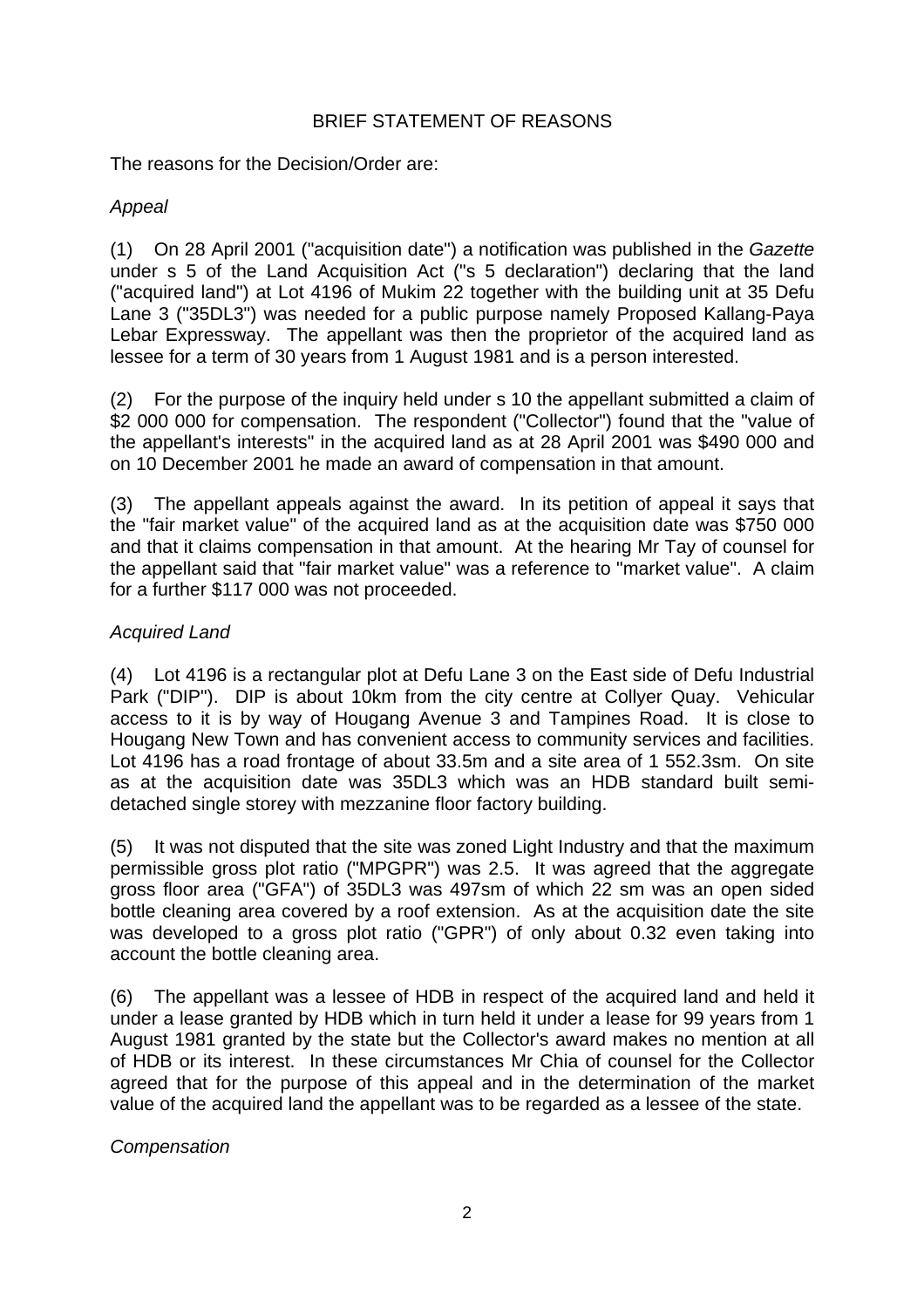(7) Section 33 of the Act provides:

(1) In determining the amount of compensation to be awarded for land acquired under this Act, the Board shall ... take into consideration the following matters and no others:

- (a) the market value
	- $(i)$  ...

(C) as at 1st January 1995 in respect of land acquired on or after 27th September 1995;

(ii) as at the date of publication of the notification under section 3(1) if the notification is, within 6 months from the date of its publication, followed by a declaration under section 5 in respect of the same land or part thereof; or

(iii) as at the date of publication of the declaration made under section 5,

whichever is the lowest;

...

- (5) For the purposes of subsection (1)(a)
	- ...

(e) the market value of the acquired land shall be deemed not to exceed the price which a bona fide purchaser might reasonably be expected to pay for the land on the basis of its existing use or in anticipation of the continued use of the land for the purpose designated in the Development Baseline referred to in section 36 of the Planning Act 1998, whichever is the lower, after taking into account the zoning and density requirements and any other restrictions imposed under the Planning Act 1998 and any restrictive covenants in the title of the acquired land, and no account shall be taken of any potential value of the land for any other more intensive use ....

No notification under s 3(1) was published and the s 5 declaration was published on 28 April 2001 (the acquisition date as noted earlier) and it is common ground that the market value as at 28 April 2001 was lower than as at 1 January 1995 and it is the market value as at 28 April 2001 that among other matters has to be taken into consideration.

### *Petition of Appeal*

(8) The petition of appeal refers to a report or some other communication of the appellant's valuers which states:

… we are of the opinion that, based on the [market value], as at 28 April 2001, the claim for compensation … is \$750 000.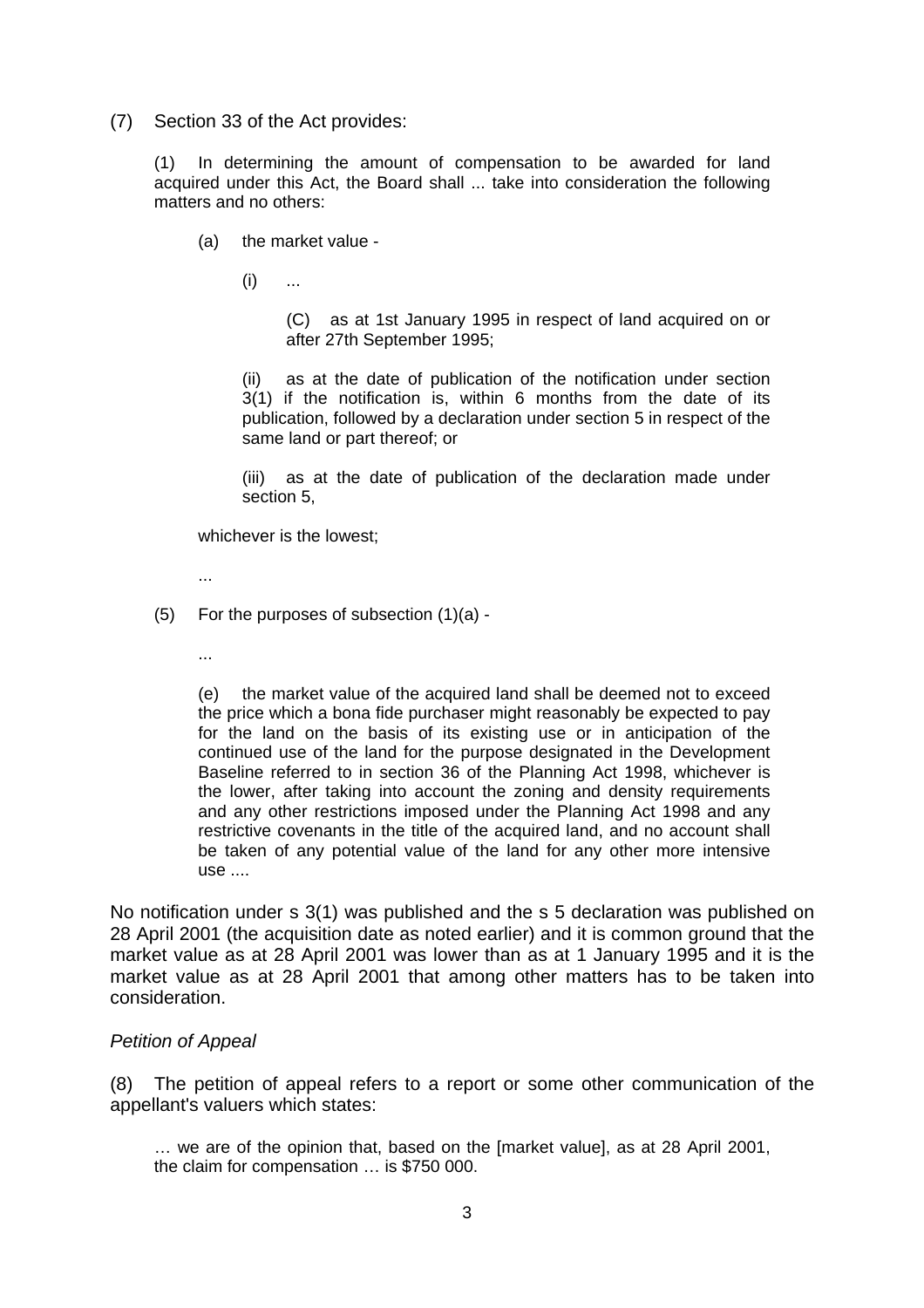In determining the [market value] … we have adopted the Direct Comparison Approach.

We have also correlated our figure of value derived from the above method by the Income Approach.

It appears that the income approach was used as a check and Mr Tay confirmed that this was the case. The report or other communication referred to in the petition of appeal was not before this Board.

#### *Appellant's Valuation*

(a) *Direct Comparison Approach* 

(9) Mr Chan Hiap Kong of Asian Appraisal Company Pte Ltd testifying for the appellant stated in his valuation report dated 21 December 2001 that in determining the market value he used the Market Data Approach. This appears to be what the petition of appeal refers to as the direct comparison approach. He referred to the following transactions:

| Property                      | Tenure                    | <b>Site</b><br>Area | Transaction<br>Date | Price \$<br>\$/sm Site Area |
|-------------------------------|---------------------------|---------------------|---------------------|-----------------------------|
| 15 Defu Lane 12<br>("15DL12") | 30 yrs from<br>1983 Apr 1 | 1604.9sm            | 2000 Oct 4          | 990 000<br>617/sm           |
| 2 10 Defu Lane 7<br>("10DL7") | 30 yrs from<br>1983 Apr 1 | 1626.9sm            | 2000 Sep 25         | 800 000<br>492/sm           |
| 3 11 Defu Lane 6<br>("11DL6") | 30 yrs from<br>1980 Oct 1 | 2 091.6sm           | 2000 Jul 18         | 485 437<br>232/sm           |

*(Note: Areas and unit prices have been re-stated in metric)* 

All these properties were also leasehold sites in DIP with semi-detached factory buildings and it was not disputed that each of them was comprised in a lease granted by HDB which reserved rent at the same rate and contained the same terms and conditions as the lease for the acquired land except for the specific permitted use in each case.

(10) The valuation report stated that the market value as at the acquisition date was \$750 000 but it was not apparent in the report how the market value was determined. Mr Chan said that in the approach he adopted he would make adjustments for size and other differences but he did not say what adjustments were in fact made by him and his valuation report made no mention of any adjustments.

(11) Under cross examination Mr Chan said that he attributed 40% of the transaction price to the GFA of the factory building and 60% to the site area but he did not show how this would lead to the determination of the market value of the acquired land. He then said that GFA was equivalent to 60% of the site area so that the GFA of the reference properties could be reduced to an equivalent of the site area to be added to the actual site area for what may conveniently be called the site equivalent area ("SEA") to derive an SEA rate of the transaction price. This rate could then be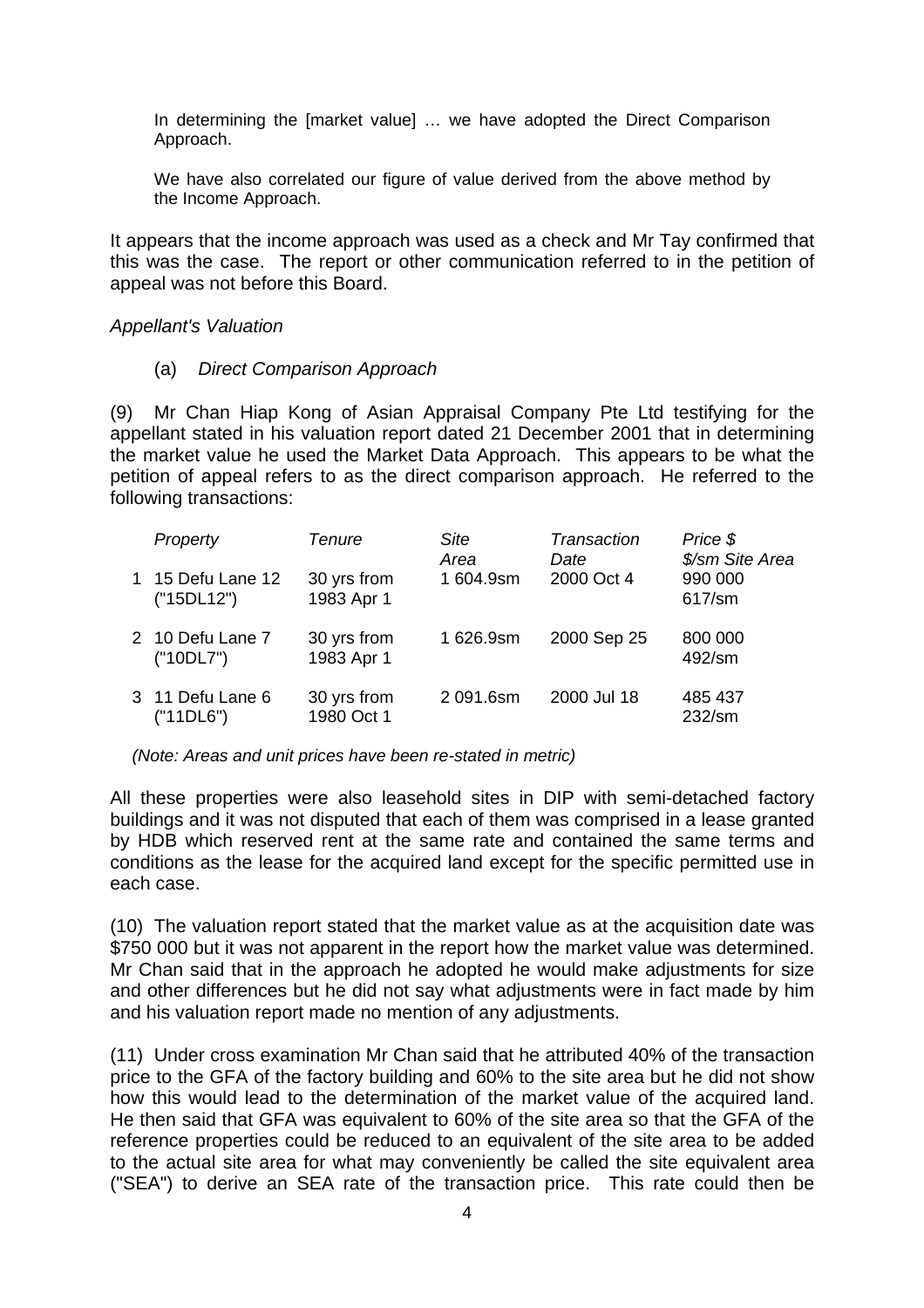applied to the SEA of the acquired land. He did not refer to any market evidence in support of the 40:60 apportionment or of the site area equivalent of GFA. It was not apparent how he could have arrived at \$750 000 or any other amount for the market value.

## (b) *Income Approach*

(12) Under cross examination Mr Chan also said that he used the income approach to determine that the market value of the acquired land was \$750 000. The analysis appears in Appendix II to the petition of appeal. Before Mr Chan gave evidence Mr Tay had said that the income approach was only used as a check but it appears that he was mistaken. In his analysis Mr Chan assumed a return on investment of 9%/year and that a lessee in the position of the appellant could expect to receive an annual rent of \$189 780 for the remainder of the term of the lease. This was equivalent to a net annual rent of \$117 338 after allowing \$22 774 for property tax and \$49 668 for head rent payable to HDB.

### *Collector's Valuation*

(13) Ms Loh Chye Ling of the Inland Revenue Authority of Singapore testifying for the Collector referred to the following transactions:

| Property                        | <b>Tenure</b>             | Site Area<br>GFA     | Transaction<br>Date | Price \$<br>\$/sm GFA |
|---------------------------------|---------------------------|----------------------|---------------------|-----------------------|
| 1 1 Defu Lane 12<br>("1DL12")   | 30 yrs from<br>1983 Apr 1 | 1 155.4sm<br>536sm   | 2001 May 3          | 580 000<br>1 082/sm   |
| 2 15 Defu Lane 12<br>("15DL12") | 30 yrs from<br>1983 Apr 1 | 1604.9sm<br>996.9sm  | 2000 Oct 4          | 990 000<br>993/sm     |
| 3 10 Defu Lane 7<br>("10DL7")   | 30 yrs from<br>1983 Apr 1 | 1626.9sm<br>995.4sm  | 2000 Sep 25         | 800 000<br>804/sm     |
| 4 11 Defu Lane 6<br>("11DL6")   | 30 yrs from<br>1980 Oct 1 | 2 091.6sm<br>462.6sm | 2000 Jul 18         | 485 437<br>1 049/sm   |

Except for the first transaction these were the transactions referred to by Mr Chan. The property in the first transaction was also a site in DIP with a semi-detached factory building on it comprised in a lease from HDB reserving rent at the same rate and containing the same terms and conditions (other than as to the permitted use) as the other properties.

(14) Ms Loh identified the 11DL6 transaction as the most comparable. She said that the remainder of the term was the same as that of the acquired land and the GFA was the closest among all the reference properties. She applied the GFA rate of \$1 049/sm to the GFA of 35DL3 excluding the bottle cleaning area. She said the net GFA was 475.73sm from which she obtained the value of \$499 040.77. She then rounded this down to \$490 000 for the market value rather than rounding it off to \$499 000 or \$500 000. She offered no explanation for rounding it down other than that the site area of 11DL6 (2 091.6sm) was larger.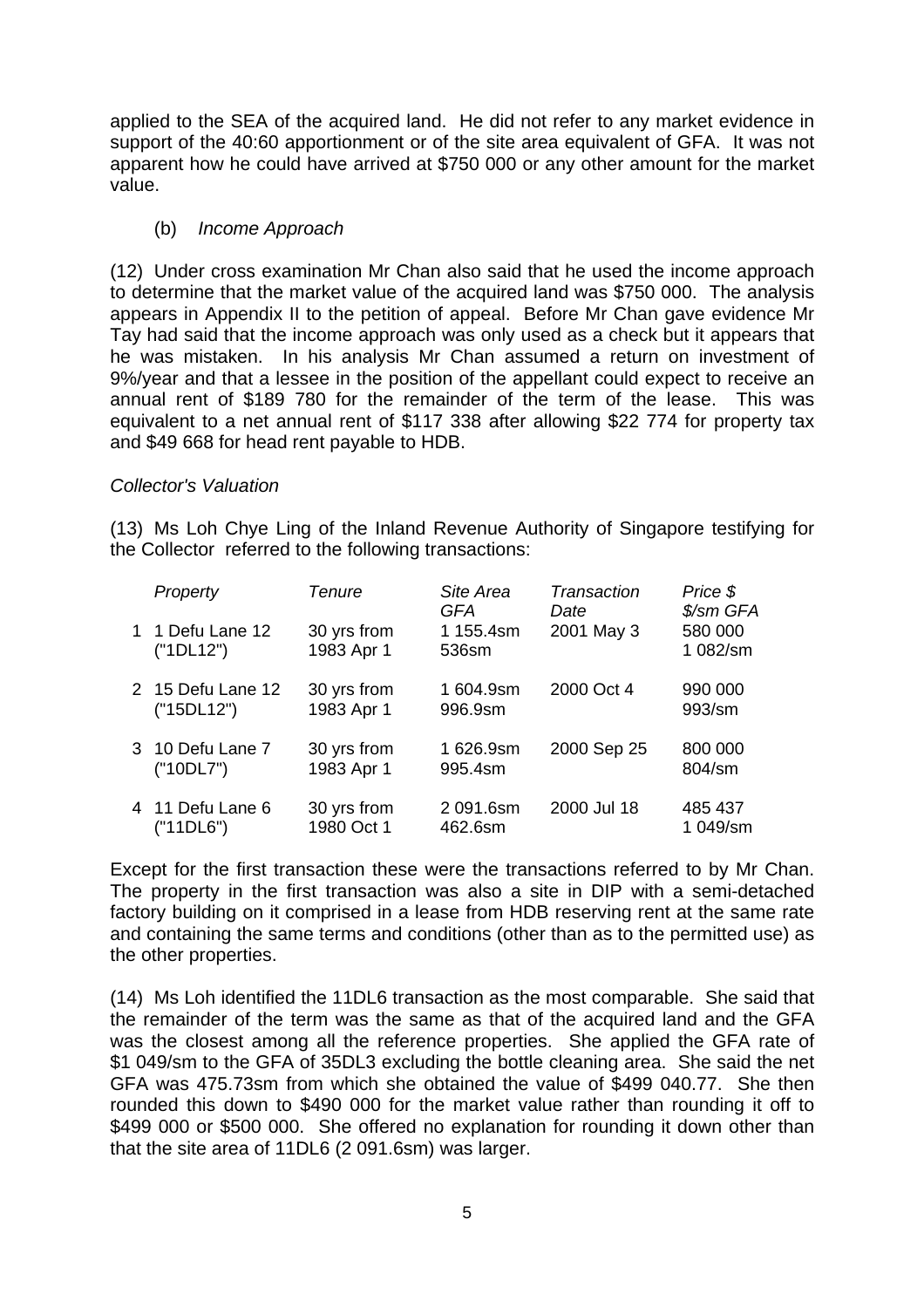(15) At the commencement of the hearing the GFA was agreed at 497sm which included the bottle cleaning area which was agreed at 22sm. The net GFA would have been 475sm giving a value of \$498 275 but this was of course not known to Ms Loh when she prepared her valuation. In any case this would still be much closer to \$498 000 or \$500 000 than \$490 000.

(16) Ms Loh said that applying the GFA rate was appropriate as the land was held under a lease from HDB and the appellant had to pay ground rent. She said the appellant "did not own the land but owned the building" because it paid HDB a premium said to be for the building. She agreed that on the existing use basis the probable use was as a sauce factory and the probable buyer would buy for this purpose and such buyer would take the site area into consideration as well as the GFA. She agreed that both the GFA and the site area were important and should be "looked at".

## *Market Value*

(17) This Board finds that the appellant has not shown by the direct comparison approach as stated in the petition of appeal and as adopted by Mr Chan that the market value of the acquired land as at the acquisition date was \$750 000 or anything else. No evidence was adduced as to the 40:60 apportionment of the transaction price and its application to the acquired land or to the GFA being equivalent to 60% of the site area. The materials before this Board do not show how the market evidence can be analysed to determine the market value of the acquired land in either versions of this approach and neither Mr Chan in his evidence nor Mr Tay in his submission was able to assist this Board.

(18) This Board further finds that the income approach adopted by Mr Chan is inappropriate in the circumstances of this appeal. He himself has identified 3 transactions as comparable and Ms Loh has further identified a fourth transaction all of which concern sites in DIP with semi-detached factory buildings comprised in 30 year leases granted by HDB reserving rent at the same rate and containing the same terms and conditions other than in regard to the permitted use in each case. Mr Chan has also assumed that the acquired land can be let at an annual rent (net after property tax and head rent) of more than \$117 000. There is no basis for such assumption and this Board finds accordingly. An alternative way of expressing the approach is to treat the market rent as exceeding the head rent by some \$117 000 but in this respect there is also no evidence at all.

(19) Ms Loh said in her valuation report of 27 December 2002 that she had valued the acquired land on the basis of its existing use. It was a term of the lease that the appellant would not use the acquired land (the demised premises) "otherwise than for manufacture of soya bean products and foodstuff except with the consent in writing of the lessor [HDB]" and it was agreed that at the acquisition date and no doubt for some time prior to that the appellant was using the acquired land for the manufacture of soya sauce and that about one-third of the site was covered by the factory building and of the remaining two-thirds of the site about half was directly employed in the manufacturing process as would be necessary for the manufacture of soya sauce. The existing use of the acquired land was use for the manufacture of soya sauce in which about half of the "open" site was directly employed apart from the factory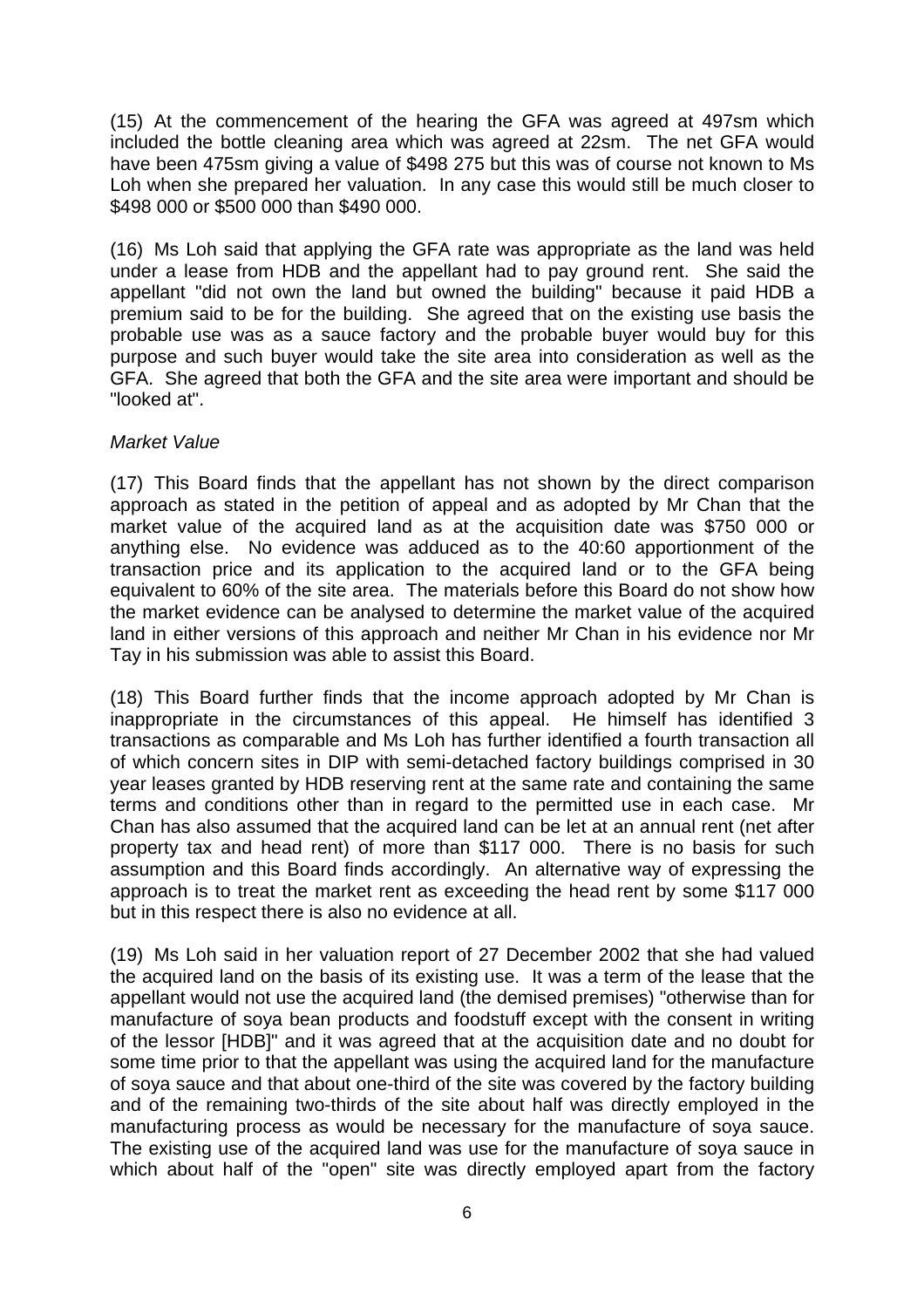building on site. As Ms Loh said both GFA and site area were important and should be "looked at" but she has not done so.

(20) Ms Loh derived a value of \$499 040.77 (or \$498 275) after excluding the bottle cleaning area. She offered no explanation for rounding it down to \$490 000 other than that the site area of 11DL6 was larger as noted above. She valued the acquired land on the basis of its existing use but in her approach she omitted to "look at" the site area of the acquired land as she said she should. She has consequently omitted giving any consideration to the "open" site directly employed in the manufacturing process. She has only taken into consideration the GFA and has further excluded the bottle cleaning area. The GFA including the bottle cleaning area showed that the site was developed to a GPR of 0.32 only while the MPGPR was 2.5. In the decision of this Board the derived value should not have been rounded down at all having regard to all the circumstances.

(21) At the commencement of the hearing it was agreed that the market value of the acquired land determined by this Board on the evidence would not exceed the existing use price or the Development Baseline use price.

(22) In the premises this Board finds that:

(a) for the purpose of s  $33(1)(a)$  the market value of the acquired land as at 28 April 2001 was the lowest;

(b) the market value of the acquired land as at 28 April 2001 was \$500 000; and

(c) the market value so found does not exceed the existing use price or the Development Baseline use price determined in accordance with s 33(5)(e).

## *Award*

(23) Taking into consideration the market value as at 28 April 2001 this Board determines that the amount of compensation to be awarded for the acquired land is \$500 000. This exceeds the amount of the Collector's award and this Board orders that the Collector pay to United Overseas Bank Ltd as mortgagee of the acquired land at the acquisition date for the account of the appellant the excess together with interest at the rate of 6% per year from the date of taking possession to the date of payment.

## *Costs*

(24) For the purpose of the inquiry held under s 10 the appellant made a claim of \$2 000 000. This was a claim made pursuant to the Collector's notice under s 8 and as it exceeds the amount awarded by this Board by more than 20% the appellant is not entitled to its costs.

Dated 2003 February 4